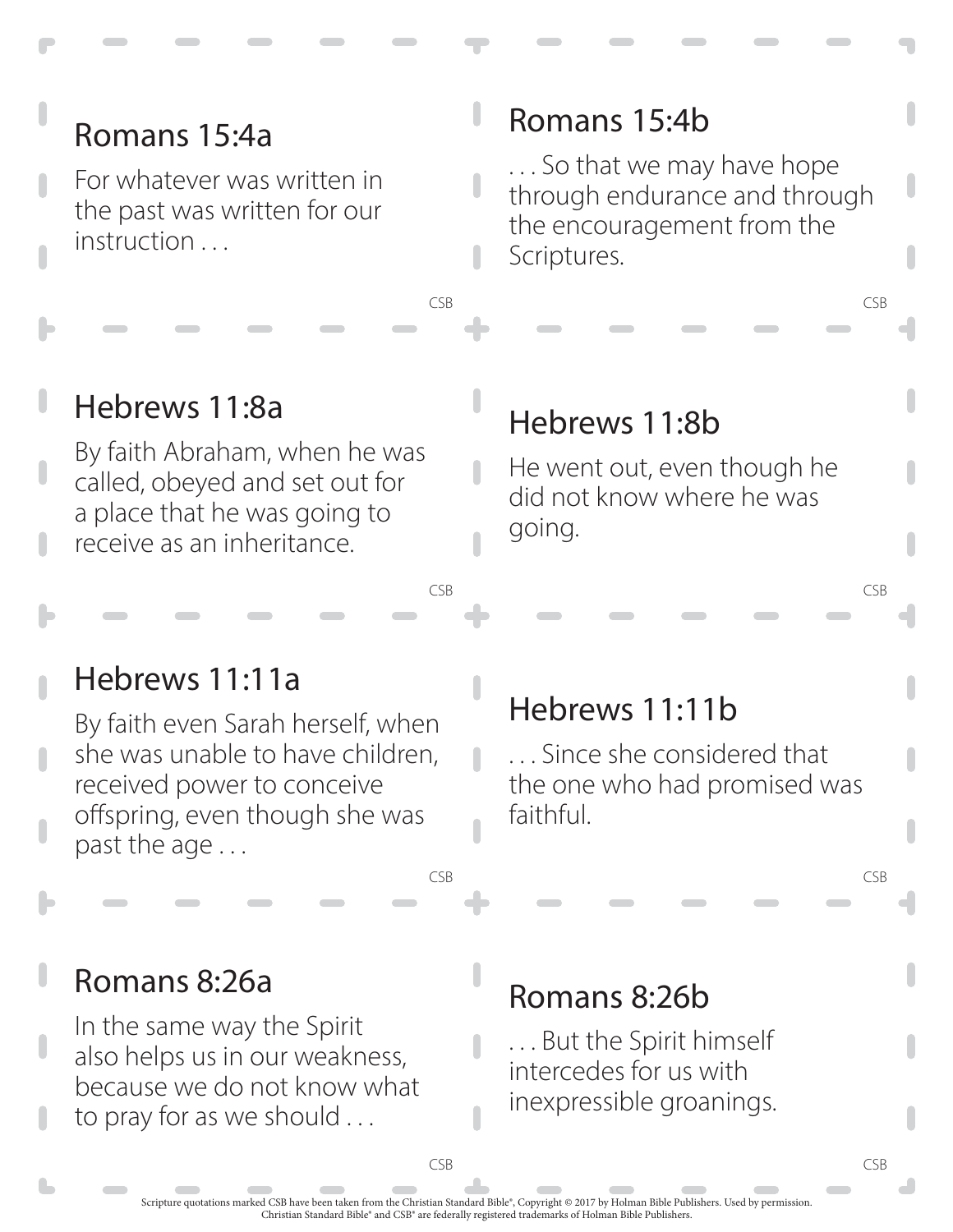#### Romans 8:28 Romans 8:31 We know that all things work What, then, are we to say about together for the good of those these things? If God is for us, who love God, who are called who is against us? according to his purpose.CSB CSB Psalm 36:6 Psalm 36:5 Lord, your faithful love reaches to  $\overline{\phantom{a}}$

heaven, your faithfulness to the clouds.

Your righteousness is like the highest mountains, your judgments like the deepest sea. Lord, you preserve people and animals.

CSB CSB

# Psalm 36:7

How priceless your faithful love is, God! People take refuge in the shadow of your wings.

## Psalm 36:8

 $\overline{\phantom{a}}$ 

They are filled from the abundance of your house. You let them drink from your refreshing stream.

CSB CSB

# Psalm 36:9

For the wellspring of life is with you. By means of your light we see light.

## Colossians 3:13a

Bearing with one another and forgiving one another if anyone has a grievance against another . . .

ı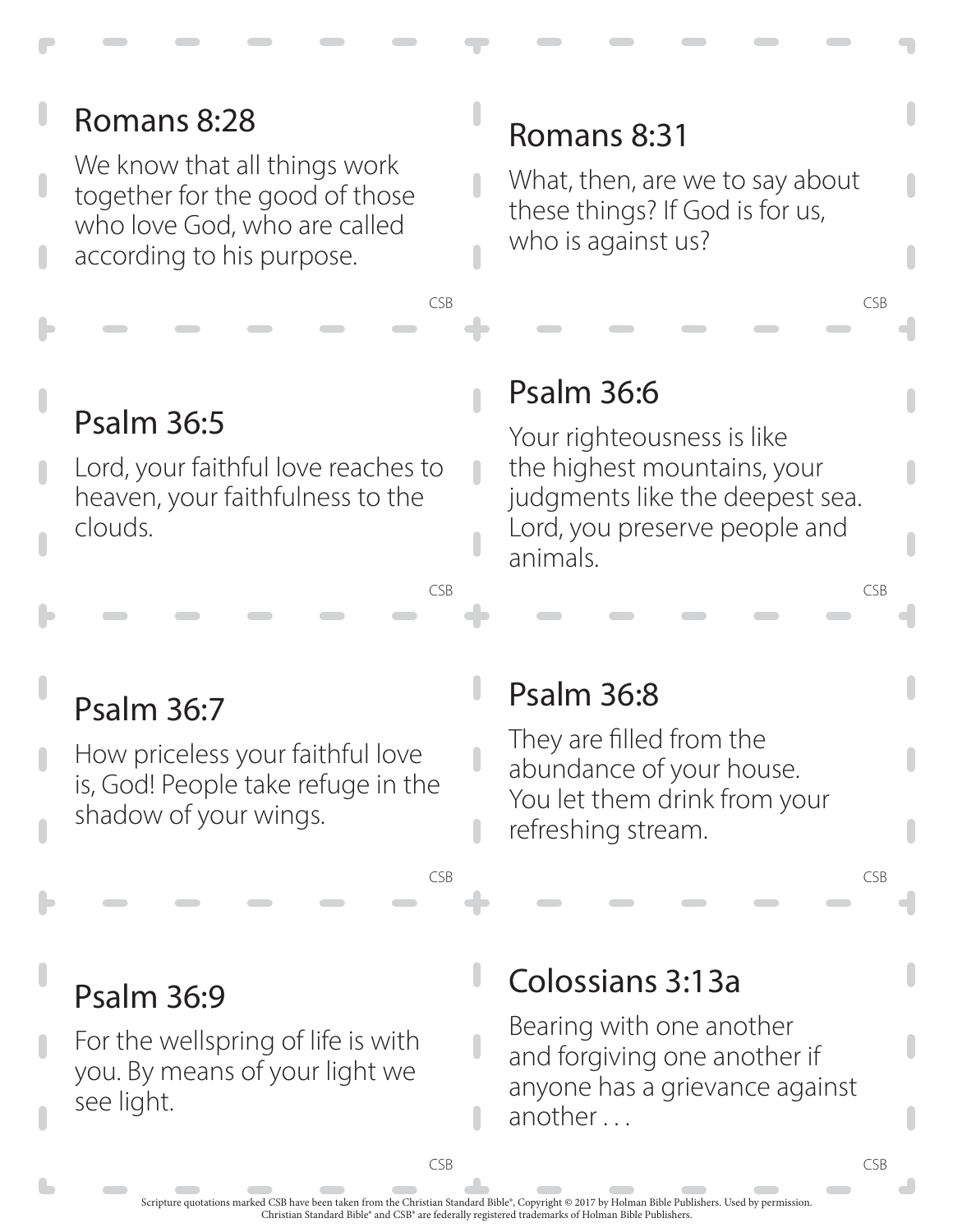. . . Just as the Lord has forgiven you, so you are also to forgive.

#### Colossians 3:14

Above all, put on love, which is the perfect bond of unity.

CSB CSB

#### Hebrews 12:1a

Therefore, since we also have such a large cloud of witnesses surrounding us, let us lay aside every hindrance and the sin that so easily ensnares us . . .

#### Hebrews 12:1b

... Let us run with endurance the race that lies before us.

CSB CSB

#### Hebrews 12:2a

Keeping our eyes on Jesus, the pioneer and perfecter of our faith. For the joy that lay before him, he endured the cross . . .

#### Hebrews 12:2b

. . . Despising the shame, and sat down at the right hand of the throne of God.

CSB CSB

CSB CSB

#### Hebrews 12:3

For consider him who endured such hostility from sinners against himself, so that you won't grow weary and give up.

> Scripture quotations marked CSB have been taken from the Christian Standard Bible®, Copyright © 2017 by Holman Bible Publishers. Used by permission. Christian Standard Bible® and CSB® are federally registered trademarks of Holman Bible Publishers.

n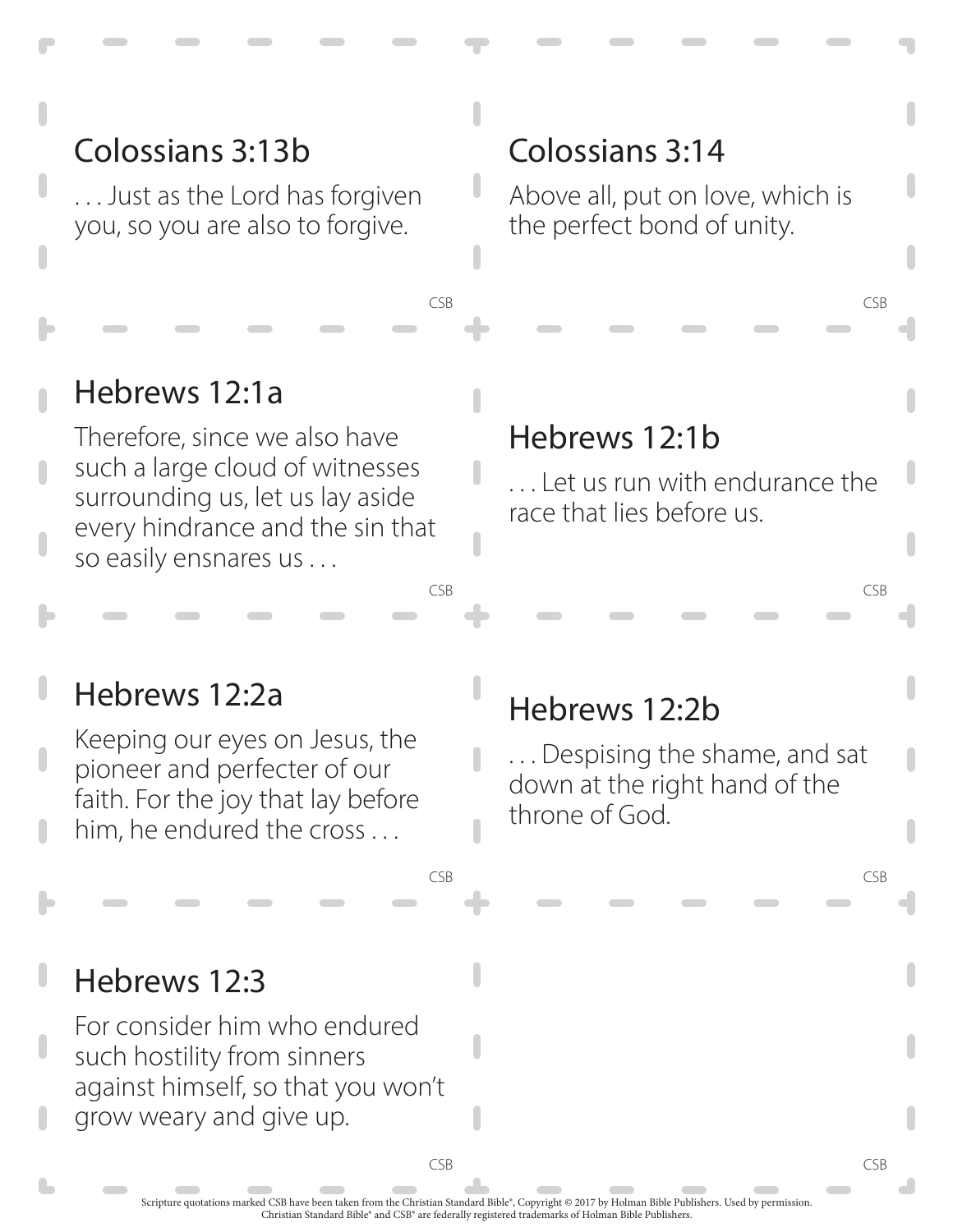For whatever was written in former days was written for our instruction ...

#### Romans 15:4b

. . . That through endurance and through the encouragement of the Scriptures we might have hope.

ESV

ESV

ESV

ESV

### Hebrews 11:8a

By faith Abraham obeyed when he was called to go out to a place that he was to receive as an inheritance.

#### Hebrews 11:8b

And he went out, not knowing where he was going.

#### Hebrews 11:11a

By faith Sarah herself received power to conceive, even when she was past the age . . .

### Hebrews 11:11b

. . . Since she considered him faithful who had promised.

### Romans 8:26a

Likewise the Spirit helps us in our weakness. For we do not know what to pray for as we ought ...

#### Romans 8:26b

. . . But the Spirit himself intercedes for us with groanings too deep for words.

ESV

ESV

ESV

ESV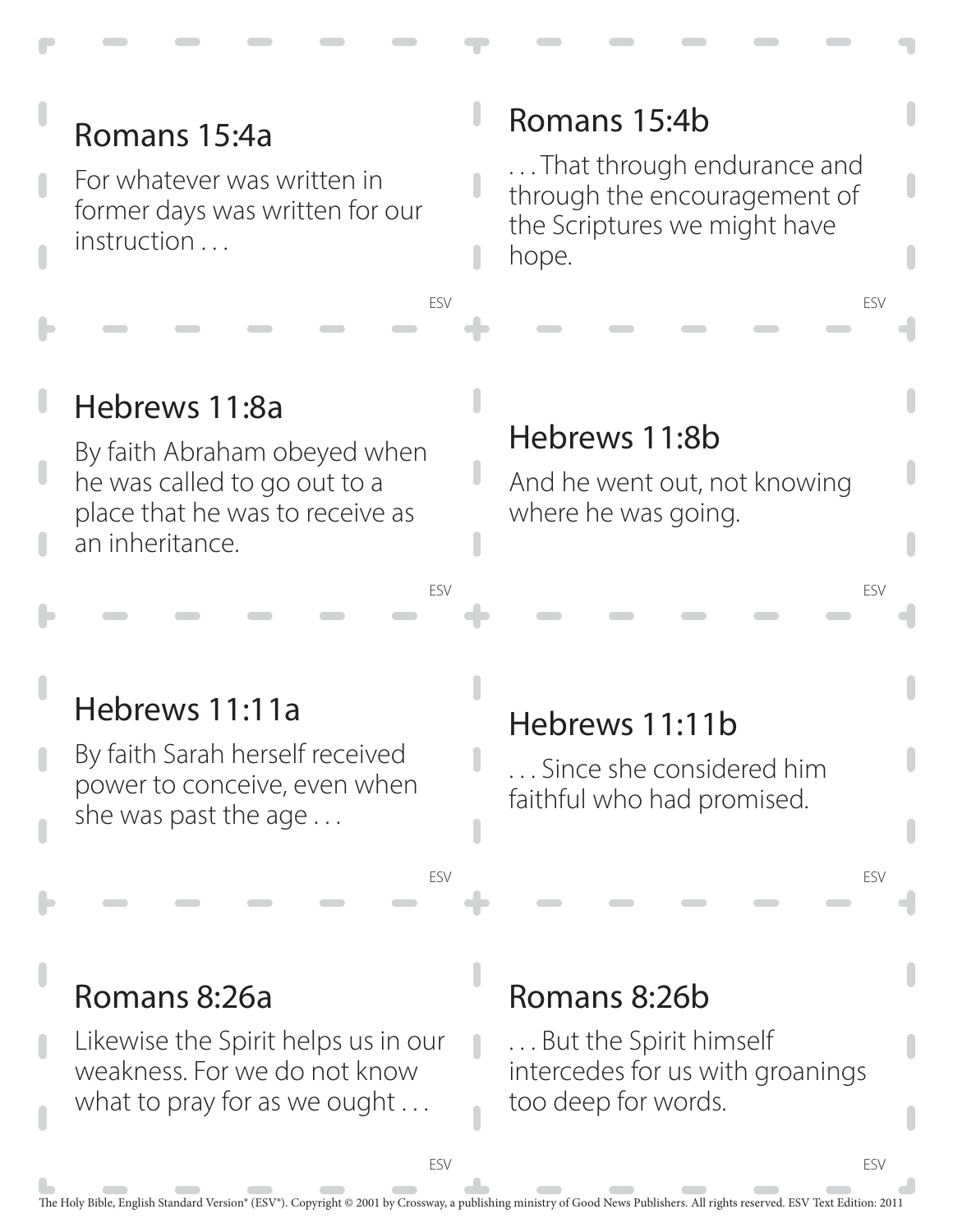And we know that for those who love God all things work together for good, for those who are called according to his purpose.

## Psalm 36:5

Your steadfast love, O Lord, extends to the heavens, your faithfulness to the clouds.

### Romans 8:31

What then shall we say to these things? If God is for us, who can be against us?

ESV

ESV

ESV

ESV

#### Psalm 36:6

ESV

ESV

Your righteousness is like the mountains of God; your judgments are like the great deep; man and beast you save, O Lord.

### Psalm 36:7

How precious is your steadfast love, O God! The children of mankind take refuge in the shadow of your wings.

#### Psalm 36:8

They feast on the abundance of your house, and you give them drink from the river of your delights.

Psalm 36:9

For with you is the fountain of life; in your light do we see light.

### Colossians 3:13a

Bearing with one another and, if one has a complaint against another, forgiving each other . . .

ESV

ESV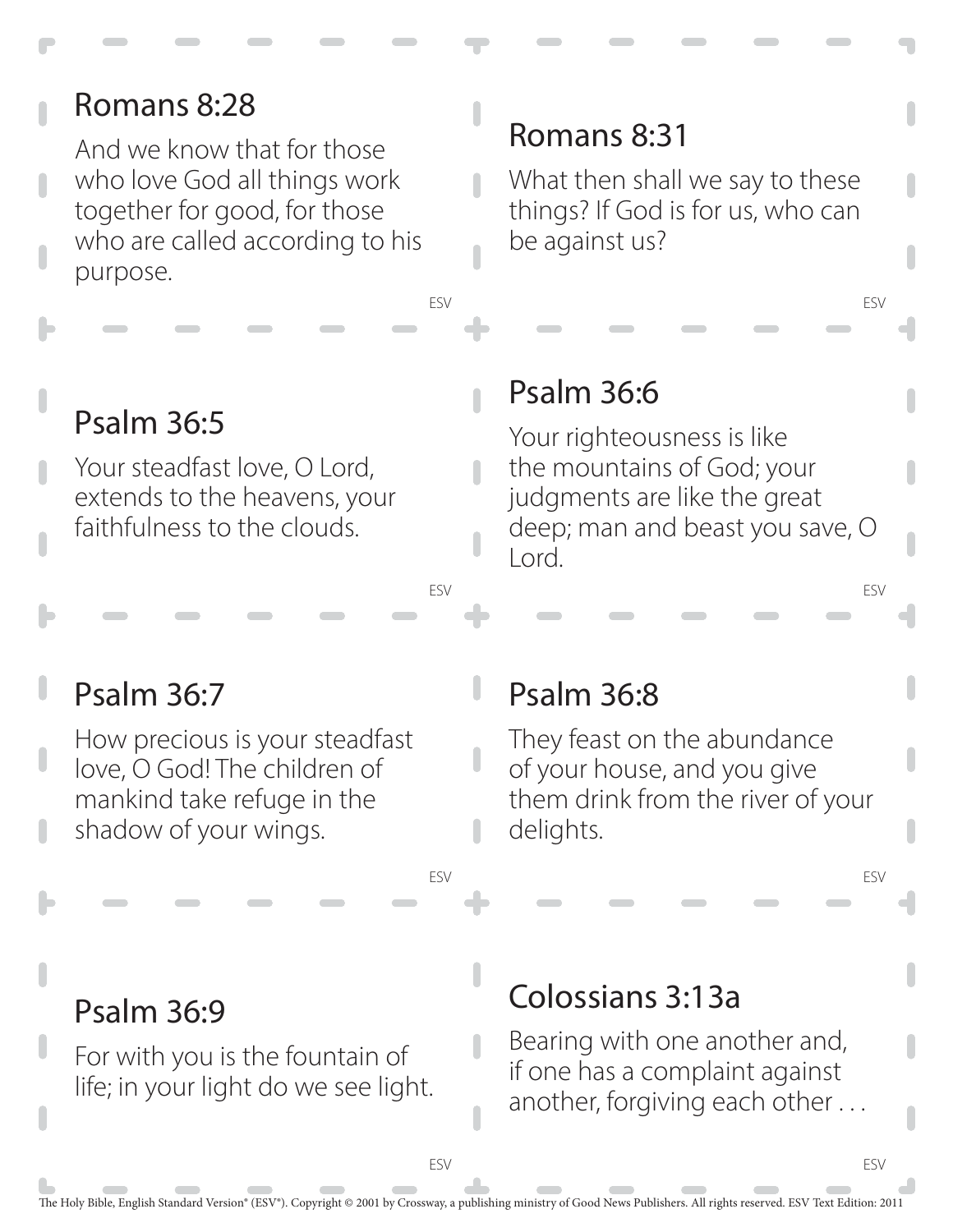. . . As the Lord has forgiven you, so you also must forgive.

### Colossians 3:14

And above all these put on love, which binds everything together in perfect harmony.

ESV

ESV

ESV

ESV

#### Hebrews 12:1a

Therefore, since we are surrounded by so great a cloud of witnesses, let us also lay aside every weight, and sin which clings so closely . . .

#### Hebrews 12:1b

. . . And let us run with endurance the race that is set before us.

#### Hebrews 12:2a

Looking to Jesus, the founder and perfecter of our faith, who for the joy that was set before him endured the cross...

#### Hebrews 12:2b

. . . Despising the shame, and is seated at the right hand of the throne of God.

#### Hebrews 12:3

Consider him who endured from sinners such hostility against himself, so that you may not grow weary or fainthearted.

ESV

ESV

ESV

ESV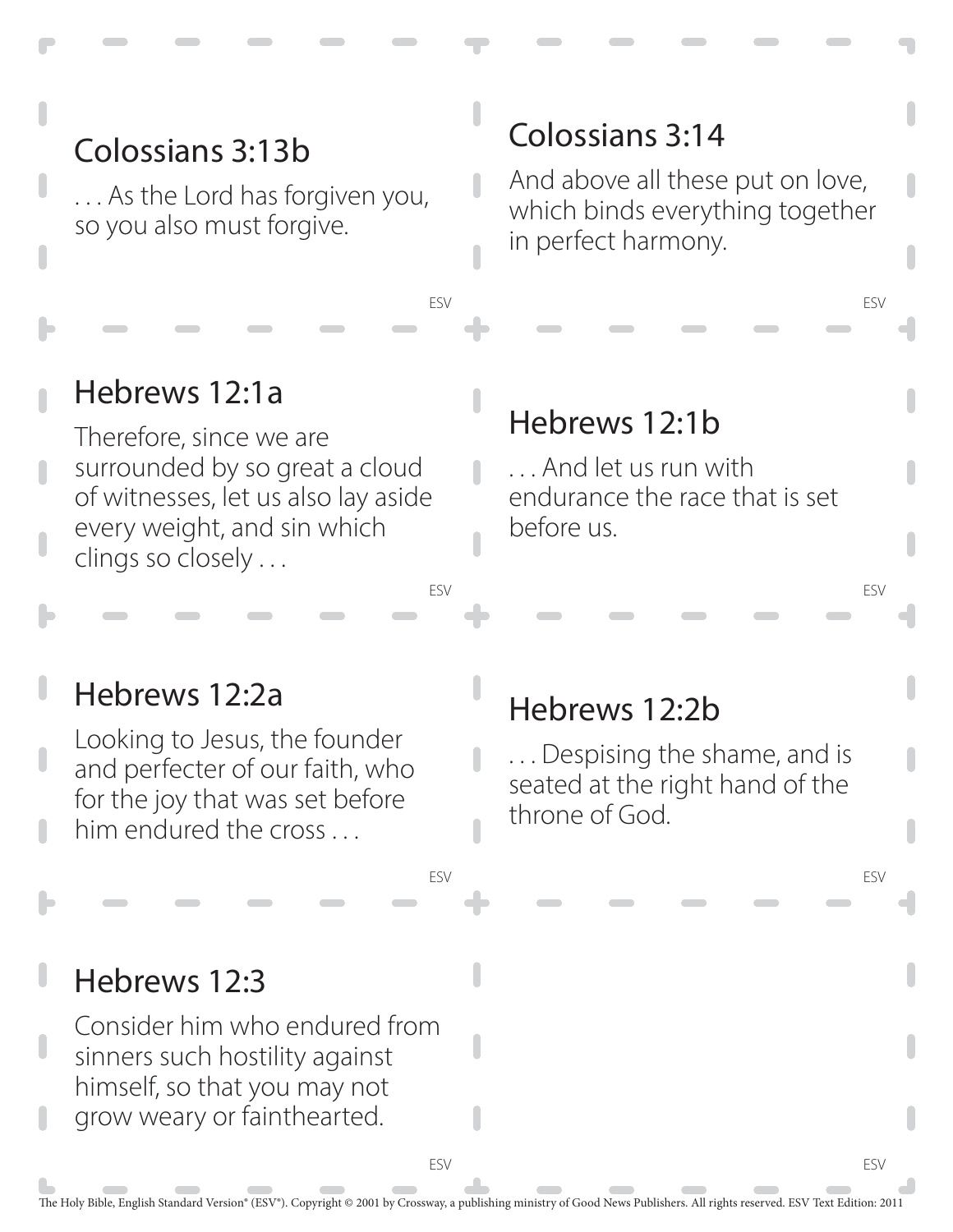For whatsoever things were written aforetime were written for our learning . . .

### Romans 15:4b

. . . That we through patience and comfort of the scriptures might have hope.

KJV KJV

#### Hebrews 11:8a

By faith Abraham, when he was called to go out into a place which he should after receive for an inheritance, obeyed.

#### Hebrews 11:8b

And he went out, not knowing whither he went.

KJV KJV

#### Hebrews 11:11a

Through faith also Sara herself received strength to conceive seed, and was delivered of a child when she was past age . . .

### Hebrews 11:11b

. . . Because she judged him faithful who had promised.

KJV KJV

#### Romans 8:26a

Likewise the Spirit also helpeth our infirmities: for we know not what we should pray for as we ought . . .

#### Romans 8:26b

. . . But the Spirit itself maketh intercession for us with groanings which cannot be uttered.

ı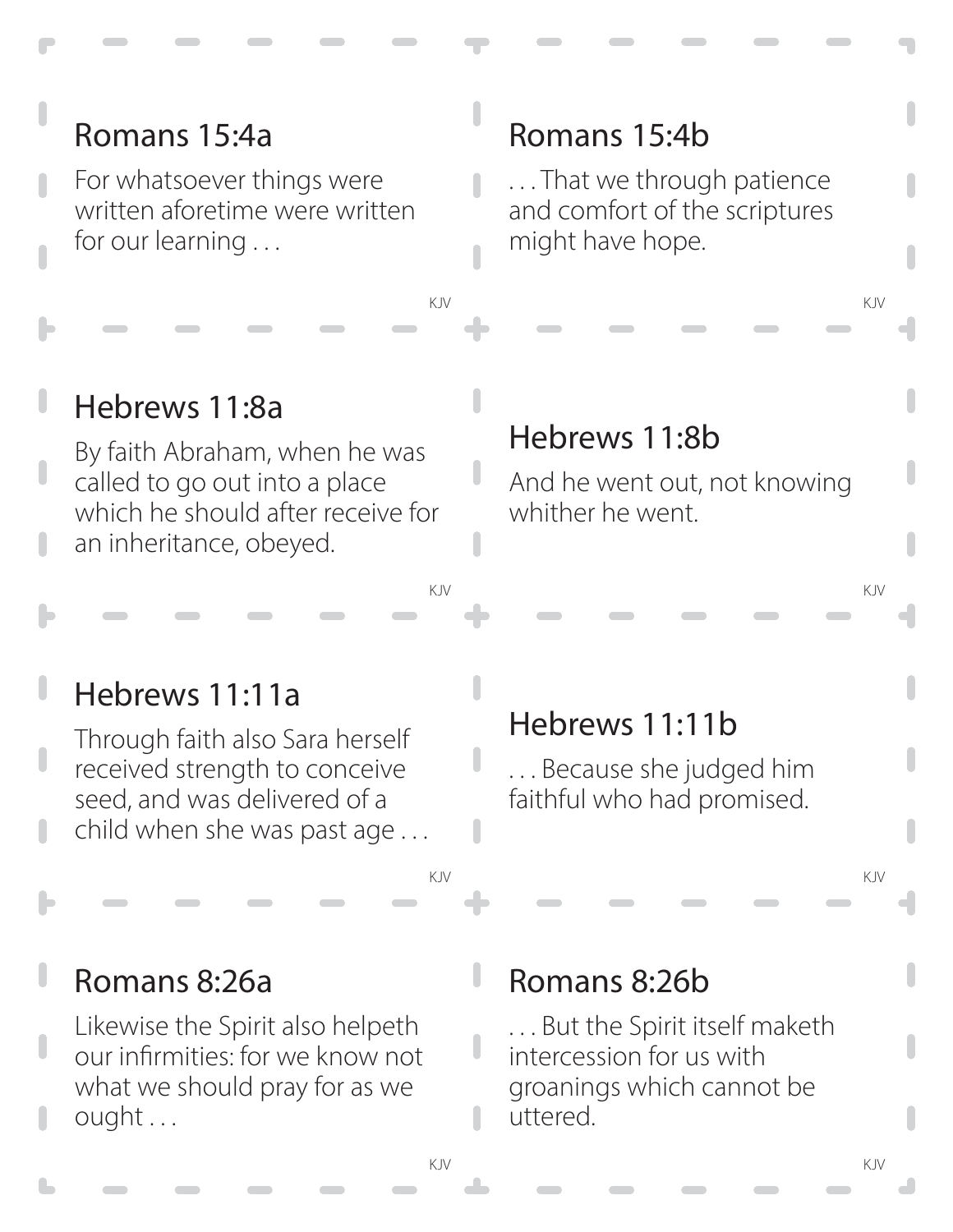And we know that all things work together for good to them that love God, to them who are the called according to his purpose.

## Psalm 36:5

Thy mercy, O Lord, is in the heavens; and thy faithfulness reacheth unto the clouds.

### Romans 8:31

What shall we then say to these things? If God be for us, who can be against us?

KJV KJV

### Psalm 36:6

 Thy righteousness is like the great mountains; thy judgments are a great deep: O Lord, thou preservest man and beast.

KJV KJV

### Psalm 36:7

How excellent is thy lovingkindness, O God! Therefore the children of men put their trust under the shadow of thy wings.

### Psalm 36:8

 $\overline{\phantom{a}}$ 

 $\overline{\phantom{a}}$ 

They shall be abundantly satisfied with the fatness of thy house; and thou shalt make them drink of the river of thy pleasures.

KJV KJV

#### Psalm 36:9

For with thee is the fountain of life: in thy light shall we see light.

### Colossians 3:13a

Forbearing one another, and forgiving one another, if any man have a quarrel against any . . .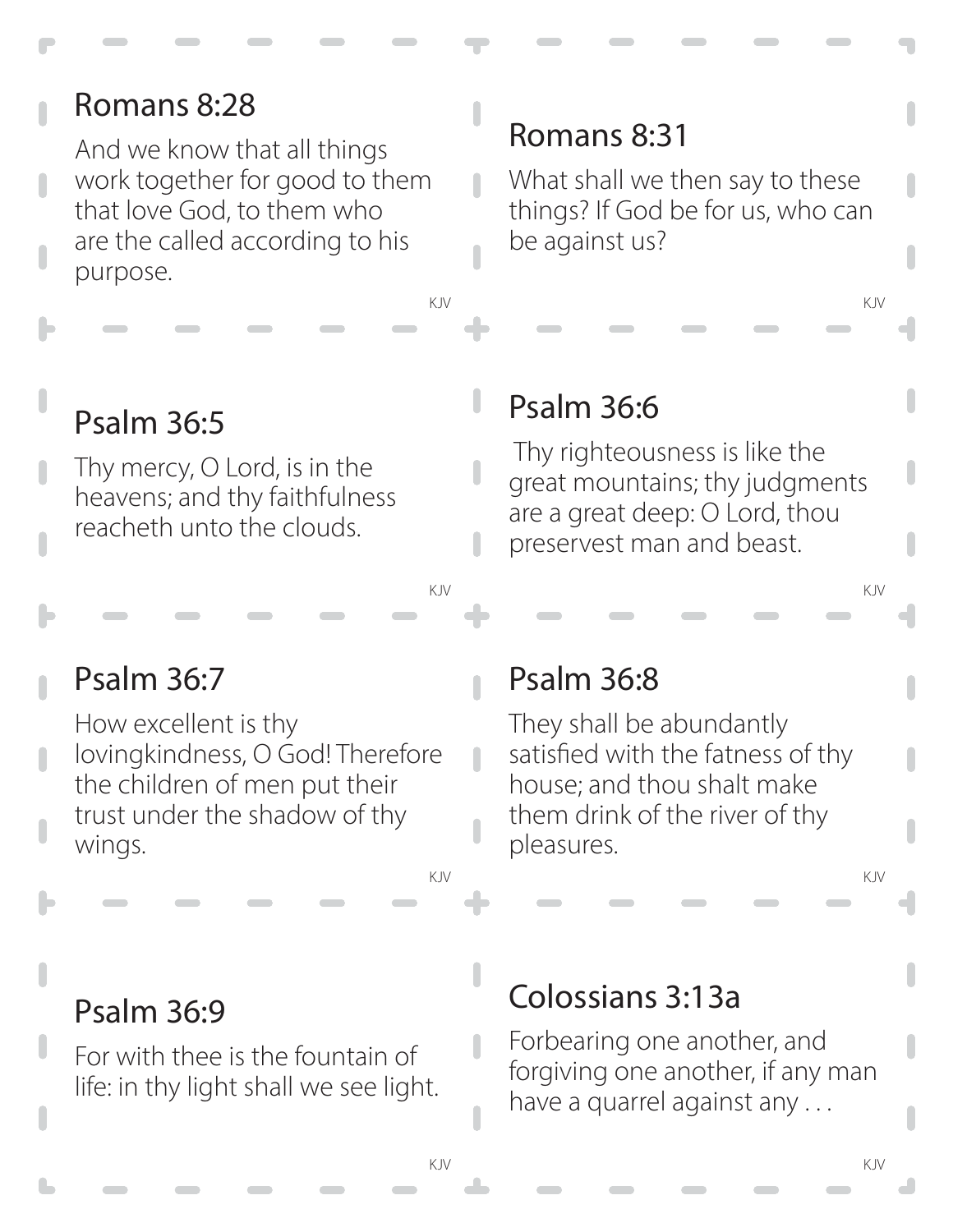. . . Even as Christ forgave you, so also do ye.

### Colossians 3:14

I

And above all these things put on charity, which is the bond of perfectness.

KJV KJV

#### Hebrews 12:1a

Wherefore seeing we also are compassed about with so great a cloud of witnesses, let us lay aside every weight, and the sin which doth so easily beset us ...

#### Hebrews 12:1b

. . . And let us run with patience the race that is set before us.

KJV KJV

#### Hebrews 12:2a

Looking unto Jesus the author and finisher of our faith; who for the joy that was set before him endured the cross . . .

#### Hebrews 12:2b

. . . Despising the shame, and is set down at the right hand of the throne of God.

KJV KJV

#### Hebrews 12:3

For consider him that endured such contradiction of sinners against himself, lest ye be wearied and faint in your minds. П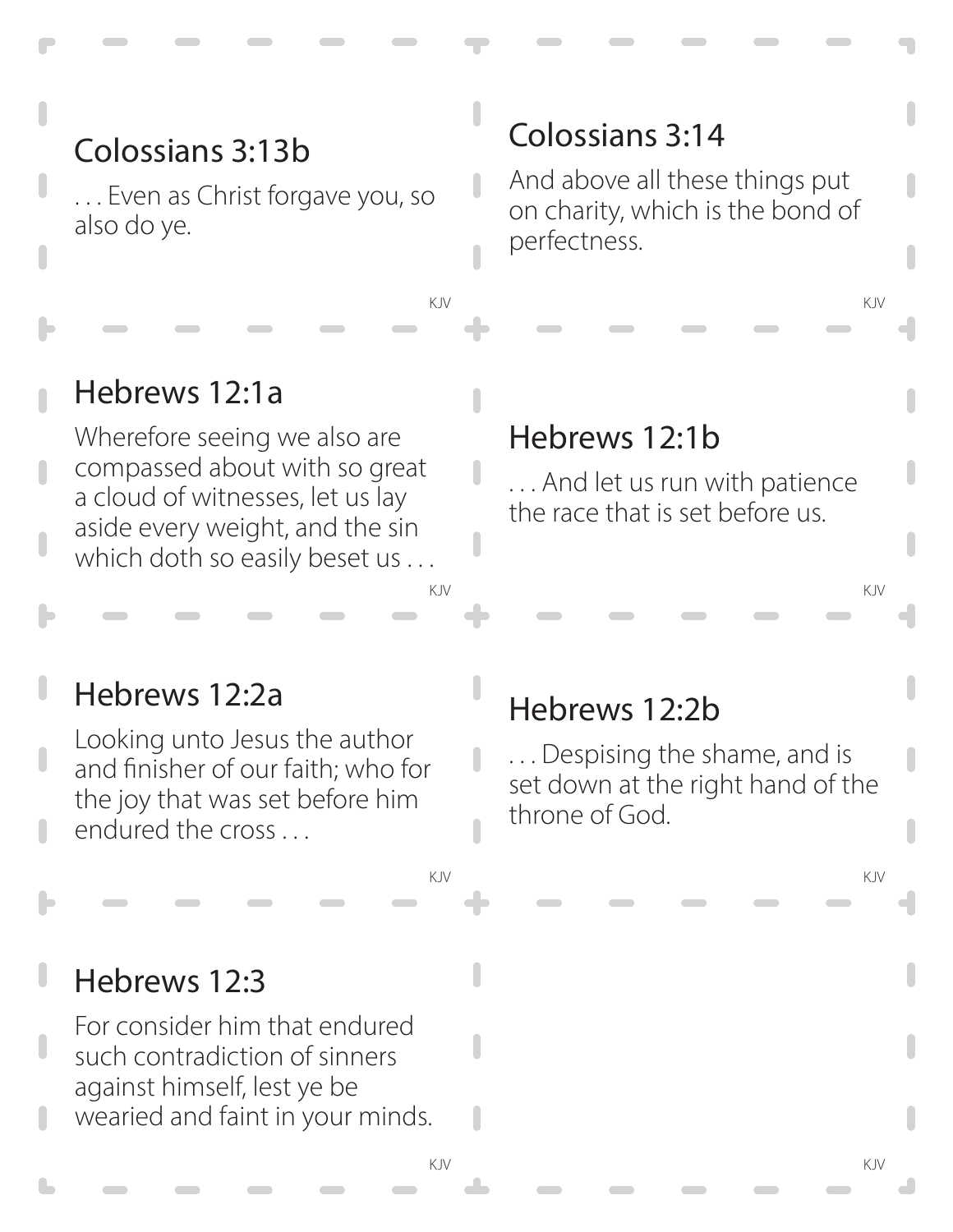For whatever was written in earlier times was written for our instruction ...

### Romans 15:4b

. . . So that through perseverance and the encouragement of the Scriptures we might have hope.

### Hebrews 11:8a

By faith Abraham, when he was called, obeyed by going out to a place which he was to receive for an inheritance.

#### Hebrews 11:8b

And he went out, not knowing where he was going.

### Hebrews 11:11a

By faith even Sarah herself received ability to conceive, even beyond the proper time of life . . .

## Hebrews 11:11b

. . . Since she considered Him faithful who had promised.

NASB 1995

NASB 1995

NASB 1995

### Romans 8:26a

In the same way the Spirit also helps our weakness; for we do not know how to pray as we should ...

### Romans 8:26b

. . . But the Spirit Himself intercedes for us with groanings too deep for words.

NASB 1995

NASB 1995

NASB 1995

**NASR 1995**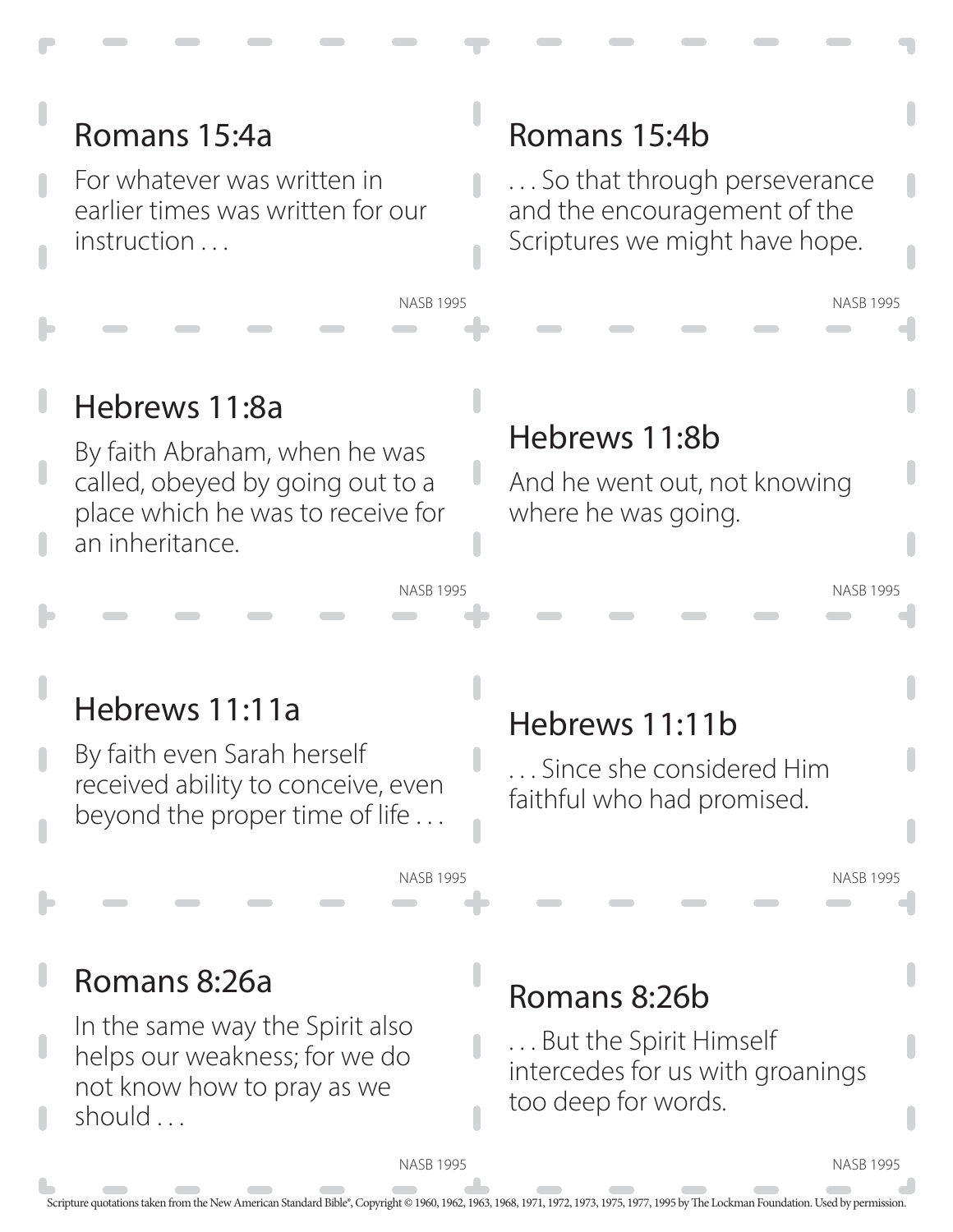And we know that God causes all things to work together for good to those who love God, to those who are called according to His purpose.

### Romans 8:31

What then shall we say to these things? If God is for us, who is against us?

# Psalm 36:5

Your lovingkindness, O Lord, extends to the heavens, your faithfulness reaches to the skies.

### Psalm 36:6

NASB 1995

NASB 1995

n

ı

Your righteousness is like the mountains of God; your judgments are like a great deep. O Lord, You preserve man and beast.

NASB 1995

NASB 1995

# Psalm 36:7

How precious is Your lovingkindness, O God! And the children of men take refuge in the shadow of Your wings.

### Psalm 36:8

They drink their fill of the abundance of Your house; and You give them to drink of the river of Your delights.

NASB 1995

### Psalm 36:9

For with You is the fountain of life; in Your light we see light.

### Colossians 3:13a

Bearing with one another, and forgiving each other, whoever has a complaint against anyone . . .

NASB 1995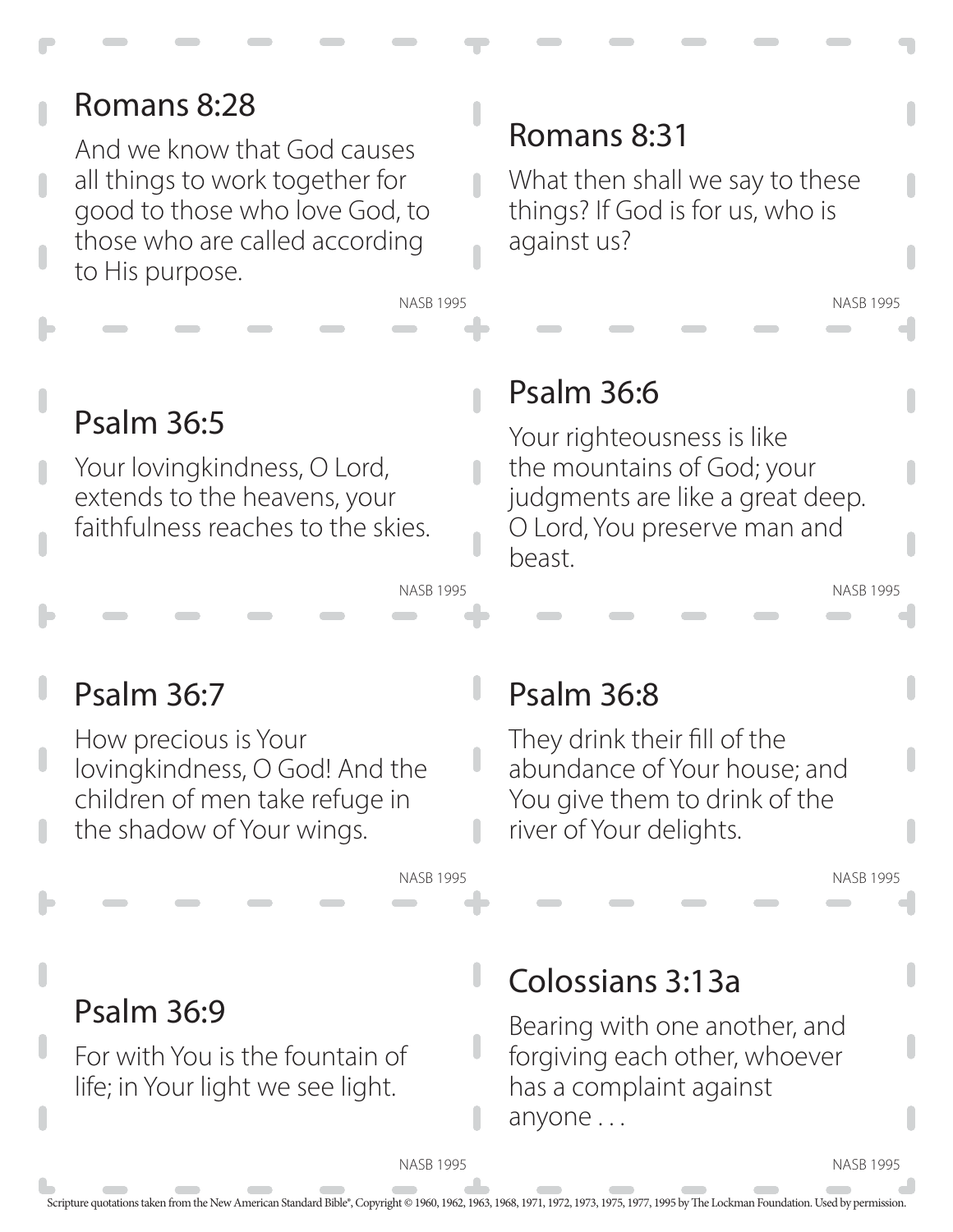. . . Just as the Lord forgave you, so also should you.

### Colossians 3:14

Beyond all these things put on love, which is the perfect bond of unity.

NASB 1995

NASB 1995

## Hebrews 12:1a

Therefore, since we have so great a cloud of witnesses surrounding us, let us also lay aside every encumbrance and the sin which so easily entangles us . . .

### Hebrews 12:1b

. . . And let us run with endurance the race that is set before us.

NASB 1995

NASB 1995

### Hebrews 12:2a

Fixing our eyes on Jesus, the author and perfecter of faith, who for the joy set before Him endured the cross . . .

#### Hebrews 12:2b

. . . Despising the shame, and has sat down at the right hand of the throne of God.

NASB 1995

#### Hebrews 12:3

For consider Him who has endured such hostility by sinners against Himself, so that you will not grow weary and lose heart.

NASB 1995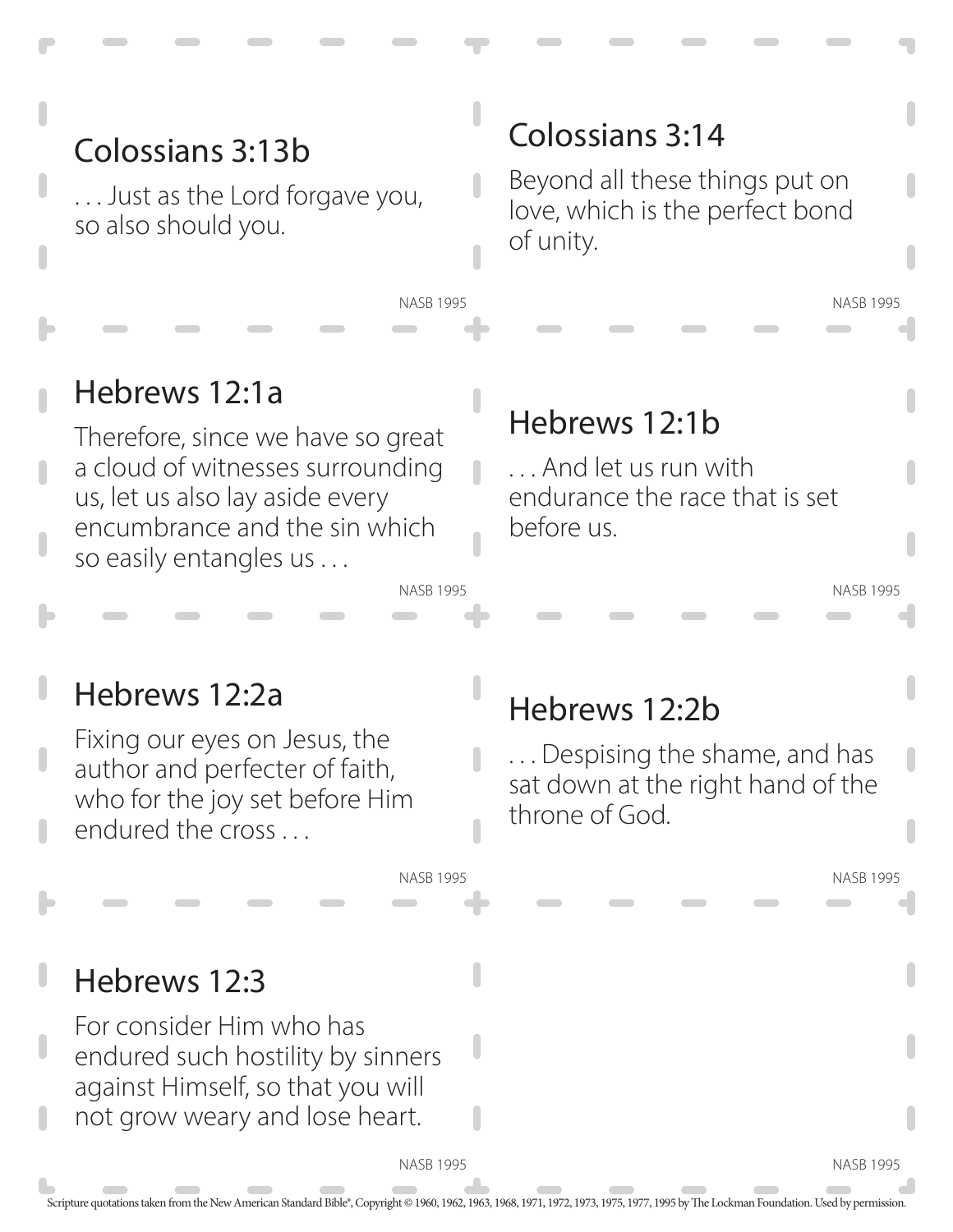For whatever was written in earlier times was written for our instruction ...

### Romans 15:4b

. . . So that through perseverance and the encouragement of the Scriptures we might have hope.

### Hebrews 11:8a

By faith Abraham, when he was called, obeyed by going out to a place which he was to receive for an inheritance.

### Hebrews 11:8b

And he left, not knowing where he was going.

### Hebrews 11:11a

By faith even Sarah herself received ability to conceive, even beyond the proper time of life . . .

# Hebrews 11:11b

. . . Since she considered Him faithful who had promised.

NASB 2020

NASB 2020

NASB 2020

### Romans 8:26a

Now in the same way the Spirit also helps our weakness; for we do not know what to pray for as we should ...

### Romans 8:26b

. . . But the Spirit Himself intercedes for us with groanings too deep for words.

NASB 2020

NASB 2020

NASB 2020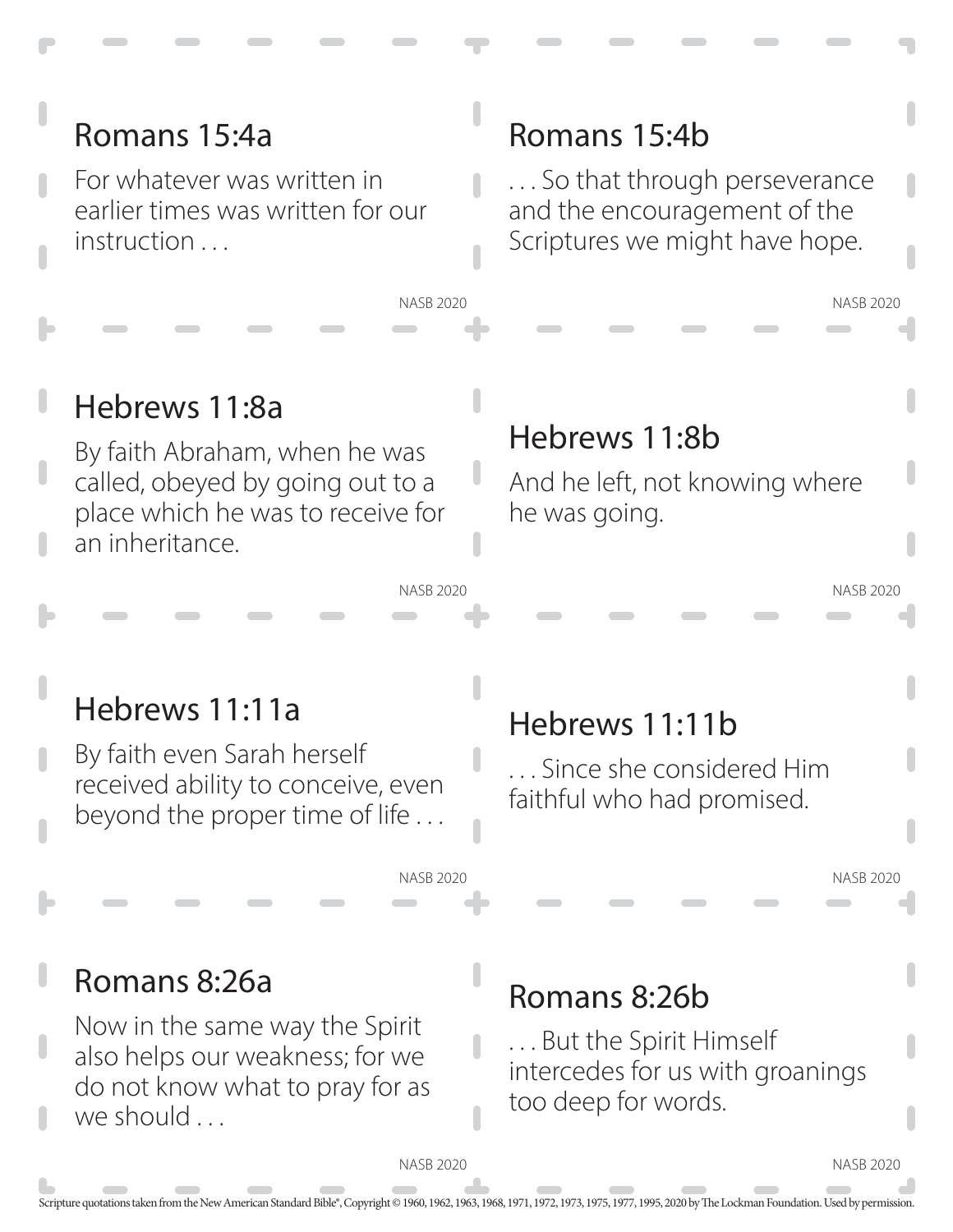And we know that God causes all things to work together for good to those who love God, to those who are called according to His purpose.

### Romans 8:31

What then shall we say to these things? If God is for us, who is against us?

# Psalm 36:5

Your mercy, Lord, extends to the heavens, your faithfulness reaches to the skies.

### Psalm 36:6

NASB 2020

NASB 2020

n

I

Your righteousness is like the mountains of God; your judgments are like the great deep. Lord, You protect mankind and animals.

NASB 2020

NASB 2020

## Psalm 36:7

Psalm 36:9

How precious is Your mercy, God! And the sons of mankind take refuge in the shadow of Your wings.

For the fountain of life is with

You; in Your light we see light.

### Psalm 36:8

They drink their fill of the abundance of Your house; and You allow them to drink from the river of Your delights.

NASB 2020

### Colossians 3:13a

Bearing with one another, and forgiving each other, whoever has a complaint against anyone . . .

NASB 2020